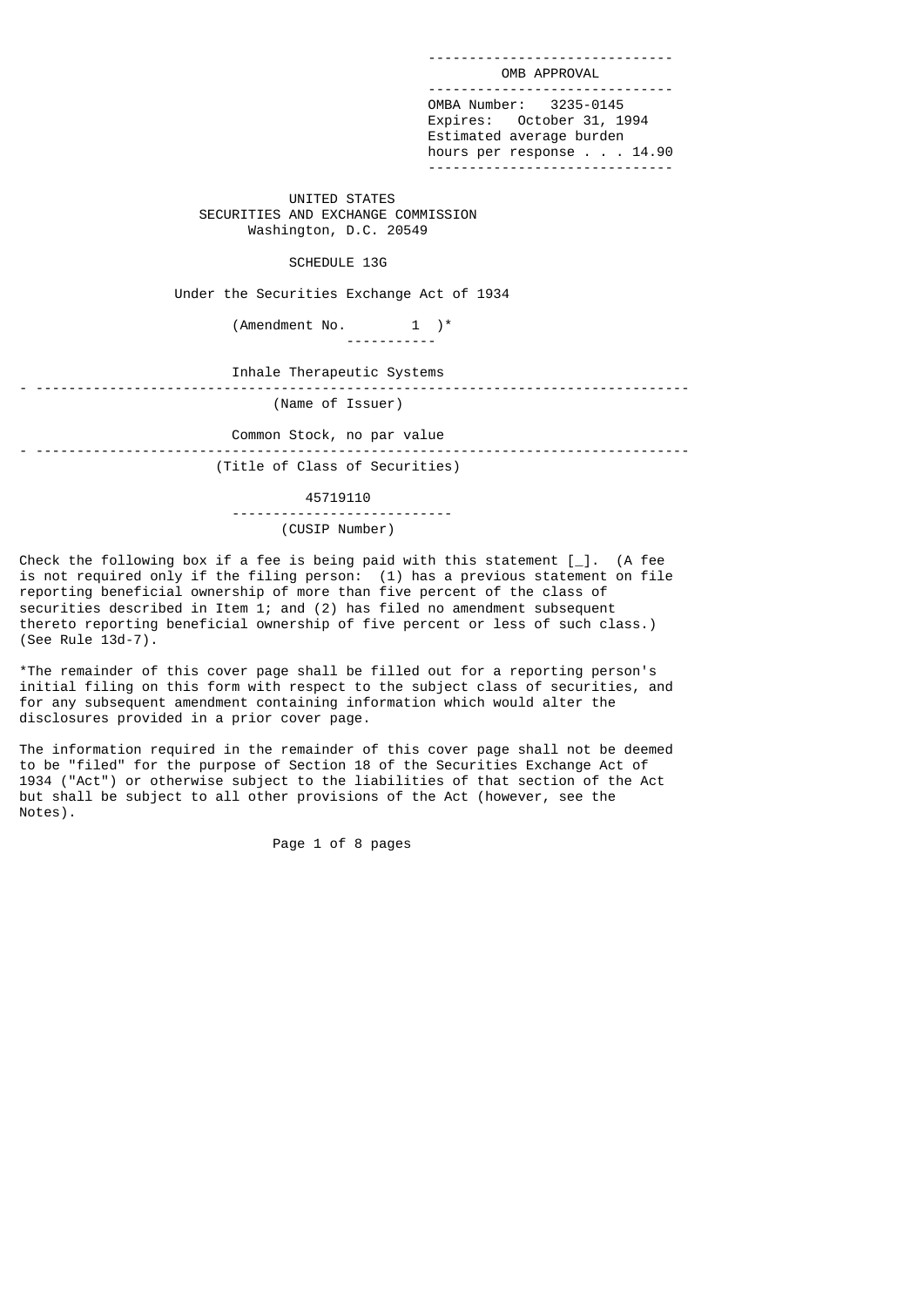| CUSIP NO. 45719110                                     |                                                                                               | 13G                                                | PAGE 2 OF 8 PAGES<br>. <u>.</u> .                                     |
|--------------------------------------------------------|-----------------------------------------------------------------------------------------------|----------------------------------------------------|-----------------------------------------------------------------------|
| NAME OF REPORTING PERSON<br>1                          | S.S. or I.R.S. IDENTIFICATION NO. OF ABOVE PERSON<br>Wanger Asset Management, L.P. 36-3820584 |                                                    | -------------------------------------                                 |
| 2<br>Not Applicable<br>SEC USE ONLY                    | CHECK THE APPROPRIATE BOX IF A MEMBER OF A GROUP*                                             |                                                    | (a) $[-]$<br>(b) $\overline{L}$ ]                                     |
| 3<br>4<br>Delaware                                     | CITIZENSHIP OR PLACE OF ORGANIZATION                                                          |                                                    |                                                                       |
| NUMBER OF<br><b>SHARES</b><br>BENEFICIALLY<br>OWNED BY | SOLE VOTING POWER<br>5<br>None<br>SHARED VOTING POWER<br>6<br>450,000                         |                                                    |                                                                       |
| EACH<br>REPORTING<br><b>PERSON</b><br>WITH             | 7<br>None<br>8<br>450,000                                                                     | SOLE DISPOSITIVE POWER<br>SHARED DISPOSITIVE POWER |                                                                       |
| 9<br>450,000                                           | AGGREGATE AMOUNT BENEFICIALLY OWNED BY EACH REPORTING PERSON                                  |                                                    |                                                                       |
| 10<br>Not Applicable                                   |                                                                                               |                                                    | CHECK BOX IF THE AGGREGATE AMOUNT IN ROW (9) EXCLUDES CERTAIN SHARES* |
| 11<br>3.81%                                            | PERCENT OF CLASS REPRESENTED BY AMOUNT IN ROW 9                                               |                                                    |                                                                       |
| TYPE OF REPORTING PERSON*<br>12<br>IA                  |                                                                                               |                                                    |                                                                       |
|                                                        | *SEE INSTRUCTION BEFORE FILLING OUT!                                                          |                                                    |                                                                       |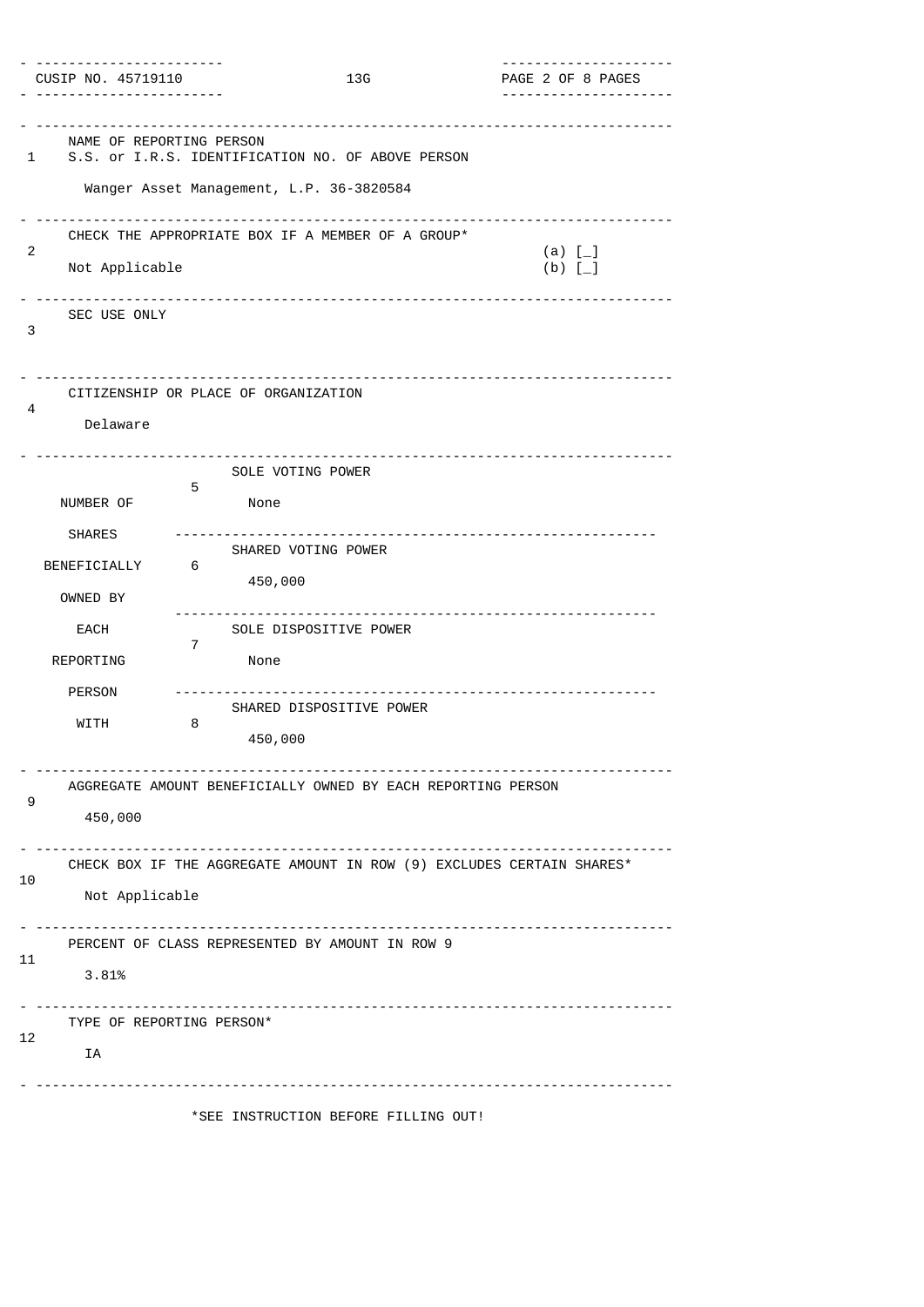| CUSIP NO. 45719110                                     |                                                                                                             | 13G                                                | ---------------------<br>PAGE 3 OF 8 PAGES<br>. <u>.</u> .            |
|--------------------------------------------------------|-------------------------------------------------------------------------------------------------------------|----------------------------------------------------|-----------------------------------------------------------------------|
| NAME OF REPORTING PERSON<br>1                          | ---------------------<br>S.S. or I.R.S. IDENTIFICATION NO. OF ABOVE PERSON<br>Wanger Asset Management, Ltd. |                                                    |                                                                       |
| 2<br>Not Applicable<br>SEC USE ONLY<br>3               | CHECK THE APPROPRIATE BOX IF A MEMBER OF A GROUP*                                                           |                                                    | (a) $[-]$<br>(b) $\overline{L}$ ]                                     |
| 4<br>Delaware                                          | CITIZENSHIP OR PLACE OF ORGANIZATION                                                                        |                                                    |                                                                       |
| NUMBER OF<br><b>SHARES</b><br>BENEFICIALLY<br>OWNED BY | SOLE VOTING POWER<br>5<br>None<br>SHARED VOTING POWER<br>6<br>450,000                                       |                                                    |                                                                       |
| EACH<br>REPORTING<br><b>PERSON</b><br>WITH             | 7<br>None<br>8<br>450,000                                                                                   | SOLE DISPOSITIVE POWER<br>SHARED DISPOSITIVE POWER |                                                                       |
| 9<br>450,000                                           | AGGREGATE AMOUNT BENEFICIALLY OWNED BY EACH REPORTING PERSON                                                |                                                    |                                                                       |
| 10<br>Not Applicable                                   |                                                                                                             |                                                    | CHECK BOX IF THE AGGREGATE AMOUNT IN ROW (9) EXCLUDES CERTAIN SHARES* |
| 11<br>3.81%                                            | PERCENT OF CLASS REPRESENTED BY AMOUNT IN ROW 9                                                             |                                                    |                                                                       |
| TYPE OF REPORTING PERSON*<br>12<br>CO                  |                                                                                                             |                                                    |                                                                       |
|                                                        | *SEE INSTRUCTION BEFORE FILLING OUT!                                                                        |                                                    |                                                                       |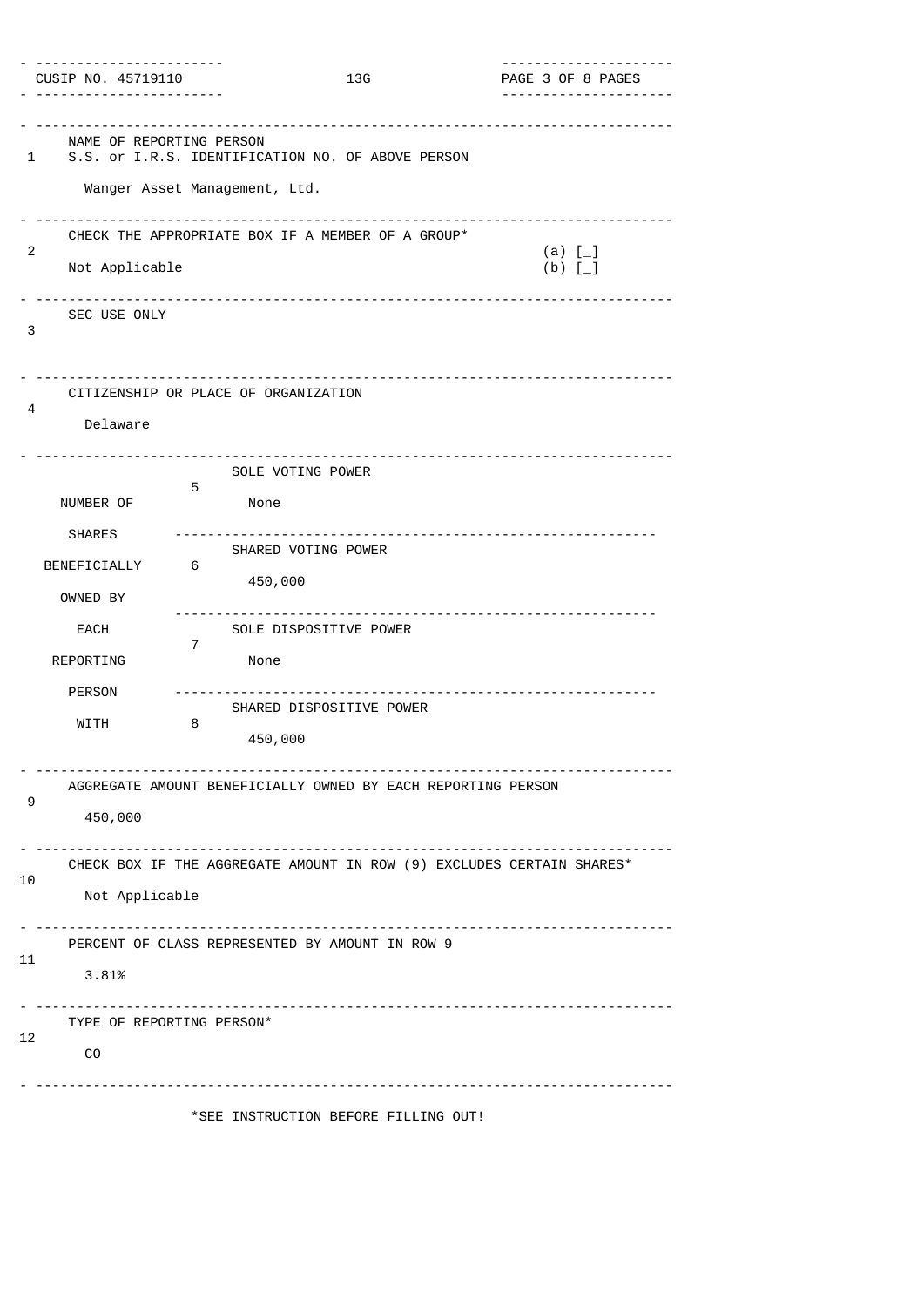| CUSIP NO. 45719110                            |                                                                       | 13G | ---------------------<br>PAGE 4 OF 8 PAGES |
|-----------------------------------------------|-----------------------------------------------------------------------|-----|--------------------------------------------|
| NAME OF REPORTING PERSON<br>1<br>Ralph Wanger | S.S. or I.R.S. IDENTIFICATION NO. OF ABOVE PERSON                     |     |                                            |
| 2<br>Not Applicable                           | CHECK THE APPROPRIATE BOX IF A MEMBER OF A GROUP*                     |     | (a) $[-]$<br>(b) $\bar{1}$                 |
| SEC USE ONLY<br>3                             |                                                                       |     |                                            |
| 4<br>U.S.A.                                   | CITIZENSHIP OR PLACE OF ORGANIZATION                                  |     |                                            |
| NUMBER OF                                     | SOLE VOTING POWER<br>5<br>None                                        |     |                                            |
| <b>SHARES</b><br>BENEFICIALLY<br>OWNED BY     | SHARED VOTING POWER<br>6<br>450,000                                   |     |                                            |
| EACH<br>REPORTING                             | SOLE DISPOSITIVE POWER<br>7<br>None                                   |     |                                            |
| <b>PERSON</b><br>WITH                         | SHARED DISPOSITIVE POWER<br>8<br>450,000                              |     |                                            |
| 9<br>450,000                                  | AGGREGATE AMOUNT BENEFICIALLY OWNED BY EACH REPORTING PERSON          |     |                                            |
| 10<br>Not Applicable                          | CHECK BOX IF THE AGGREGATE AMOUNT IN ROW (9) EXCLUDES CERTAIN SHARES* |     |                                            |
| 11<br>3.81%                                   | PERCENT OF CLASS REPRESENTED BY AMOUNT IN ROW 9                       |     |                                            |
| TYPE OF REPORTING PERSON*<br>12<br>ΙN         |                                                                       |     |                                            |
|                                               | *SEE INSTRUCTION BEFORE FILLING OUT!                                  |     |                                            |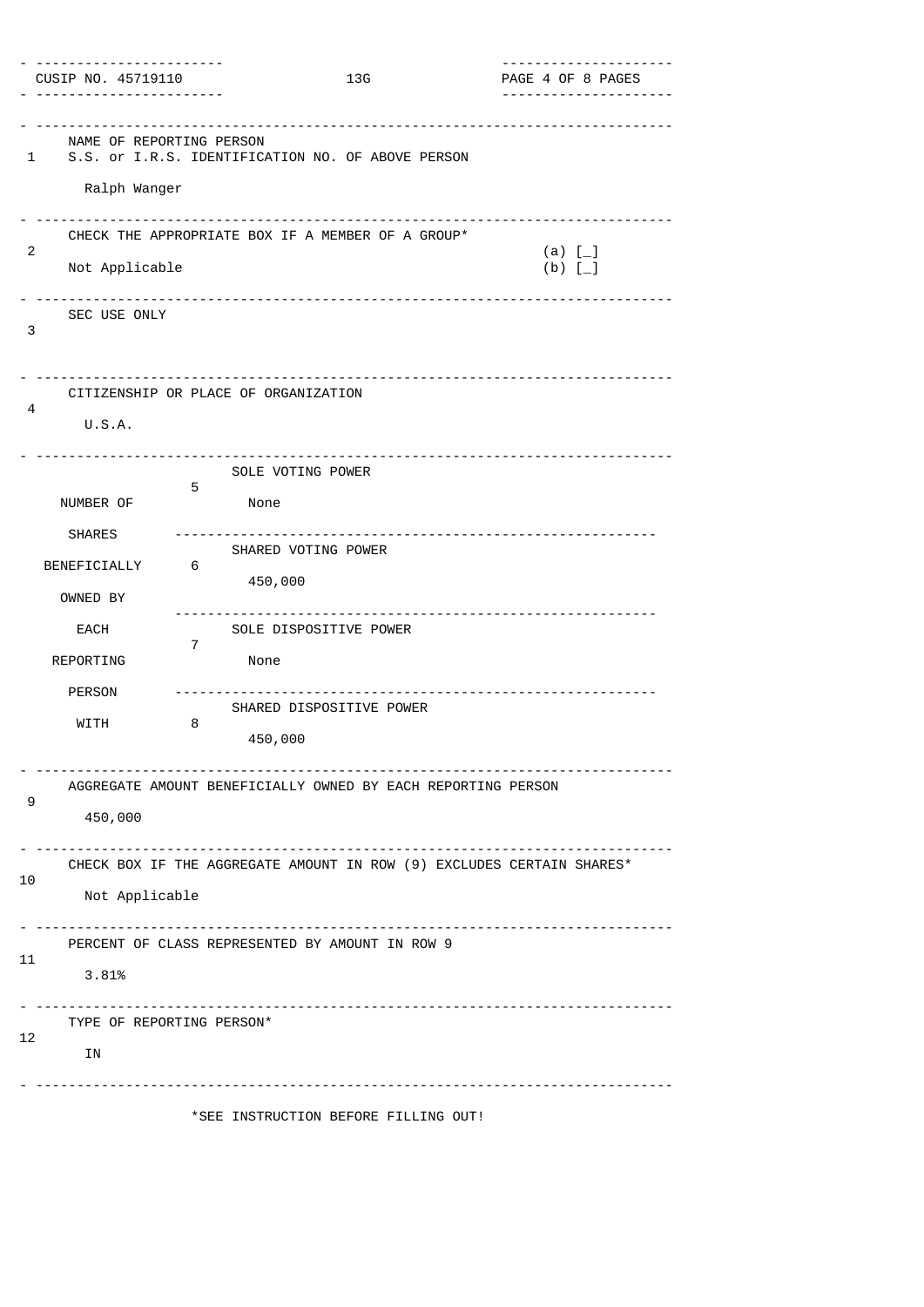Item 1(a) Name of Issuer: Inhale Therapeutic Systems Item 1(b) Address of Issuer's Principal Executive Offices: 1001 E. Meadow Circle Palo Alto, CA 94303 Item 2(a) Name of Person Filing: Wanger Asset Management, L.P. ("WAM"); Wanger Asset Management Ltd., the general partner of WAM ("WAM LTD."); Ralph Wanger ("Wanger") Item 2(b) Address of Principal Business Office: WAM, WAM LTD. and Wanger are all located at: 227 West Monroe Street, Suite 3000 Chicago, Illinois 60606 Item 2(c) Citizenship: WAM is a Delaware limited partnership. WAM LTD. is a Delaware corporation. Wanger is a U.S. citizen. Item 2(d) Title of Class of Securities: Common Stock, no par value Item 2(e) CUSIP Number: 45719110 Item 3 Type of Person:

> (e) WAM is an Investment Adviser registered under section 203 of the Investment Advisers Act of 1940; WAM LTD. is the General Partner of the Investment Adviser; Wanger is the principal stockholder of the General Partner.

> > Page 5 of 8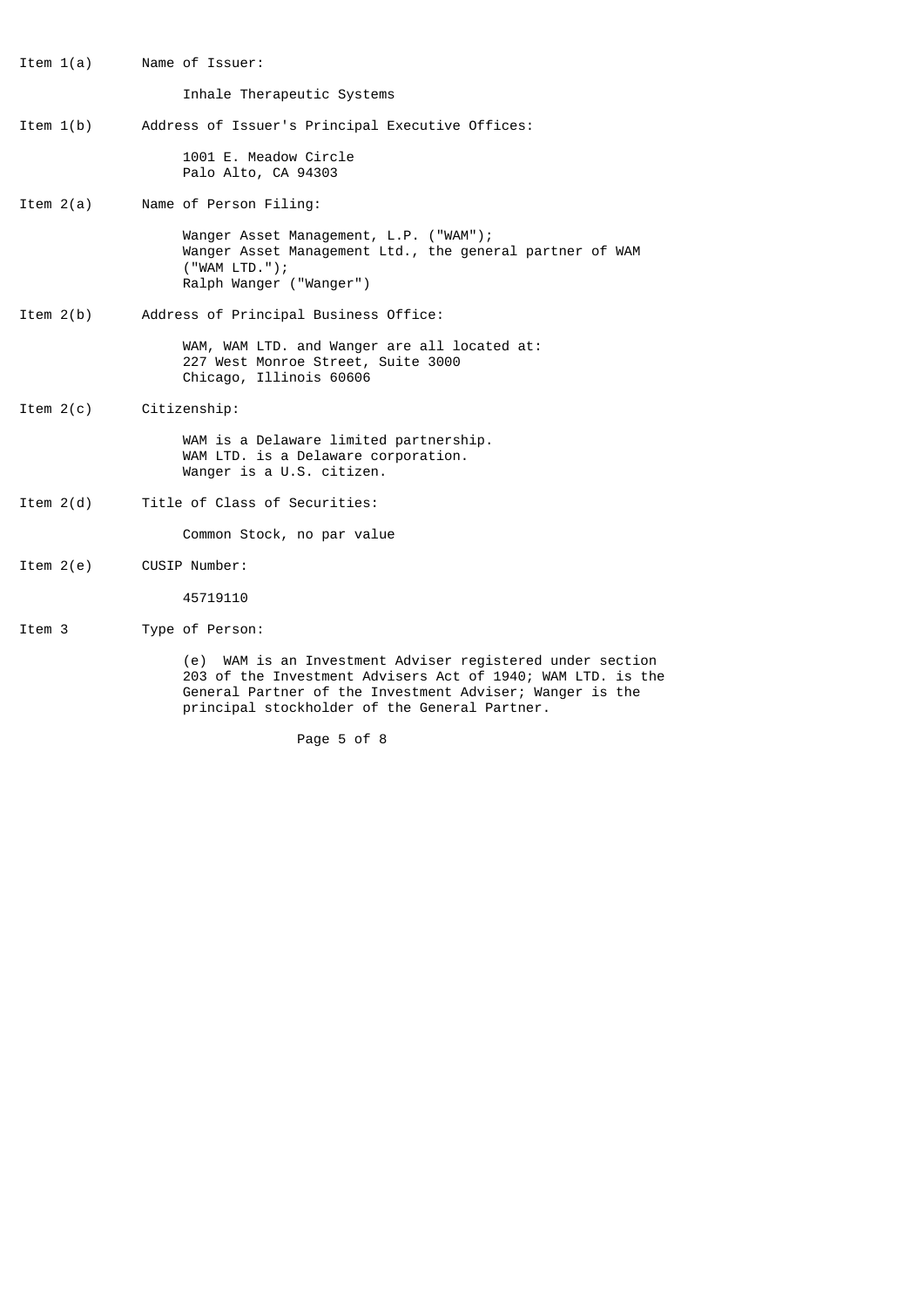the contract of the contract of the contract of the contract of the contract of the contract of the contract of

 (a) Amount owned "beneficially" within the meaning of rule 13d-3:

450,000 shares

(b) Percent of class:

 3.81% (based on 11,821,472 shares outstanding at 11/11/96)

- (c) Number of shares as to which such person has:
	- (i) sole power to vote or to direct the vote: none
	- (ii) shared power to vote or to direct the vote: 450,000
	- (iii) sole power to dispose or to direct the disposition of: none
	- (iv) shared power to dispose or to direct disposition of: 450,000

 WAM serves as investment adviser to Acorn Investment Trust, Series Designated Acorn Fund (the "Trust"). Various of WAM's limited partners and employees are also officers and trustees of the Trust, but WAM does not consider the Trust to be controlled by such persons. Although the Trust is not controlled by WAM, pursuant to rule 13d-3(a) the 450,000 shares beneficially owned by the Trust, with respect to which the Trust has delegated to WAM shared voting power and shared dispositive power, are considered to be shares beneficially owned by WAM by reason of such delegated powers. In addition to the shares beneficially owned by the Trust, other clients of WAM may own shares which are not included in the aggregate number of shares reported herein because WAM does not have or share voting or investment power over those shares.

Item 5 Ownership of Five Percent or Less of a Class: If this statement is being filed to report the fact that as of the date hereof the reporting person has ceased to be the beneficial owner of more than five percent of a class of

Item 6 Ownership of More than Five Percent on Behalf of Another Person:

equity security, check the following (X).

 The shares reported herein have been acquired on behalf of discretionary clients of WAM. Persons other than WAM are entitled to receive all dividends from, and proceeds from the sale of, those shares.

Page 6 of 8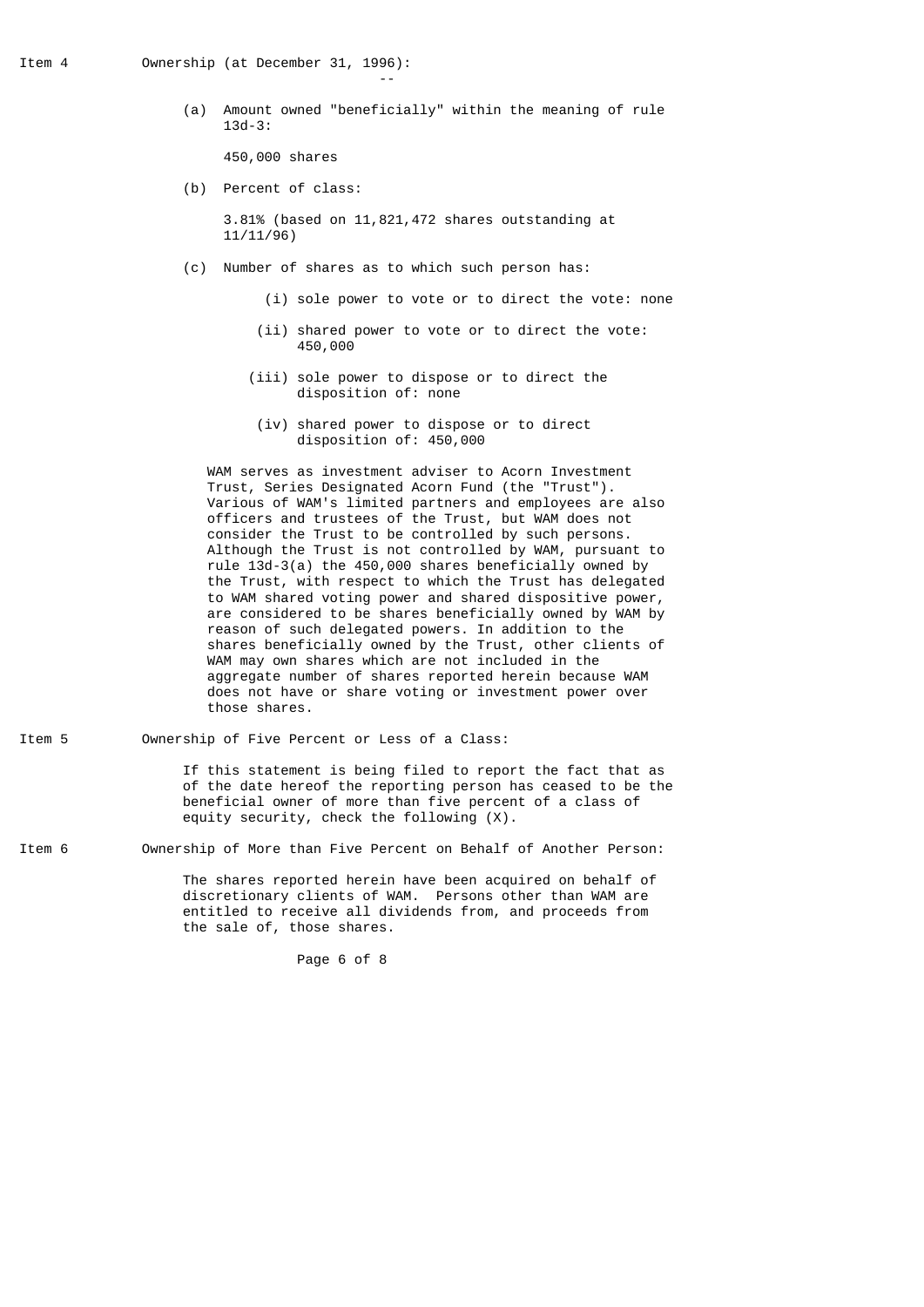Item 7 Identification and Classification of the Subsidiary Which Acquired the Security Being Reported on by the Parent Holding Company:

Not Applicable

### Item 8 Identification and Classification of Members of the Group:

Not Applicable

Item 9 Notice of Dissolution of Group:

Not Applicable

Item 10 Certification:

 By signing below I certify that, to the best of my knowledge and belief, the securities referred to above were acquired in the ordinary course of business and were not acquired for the purpose of and do not have the effect of changing or influencing the control of the issuer of such securities and were not acquired in connection with or as a participant in any transaction having such purpose or effect.

Page 7 of 8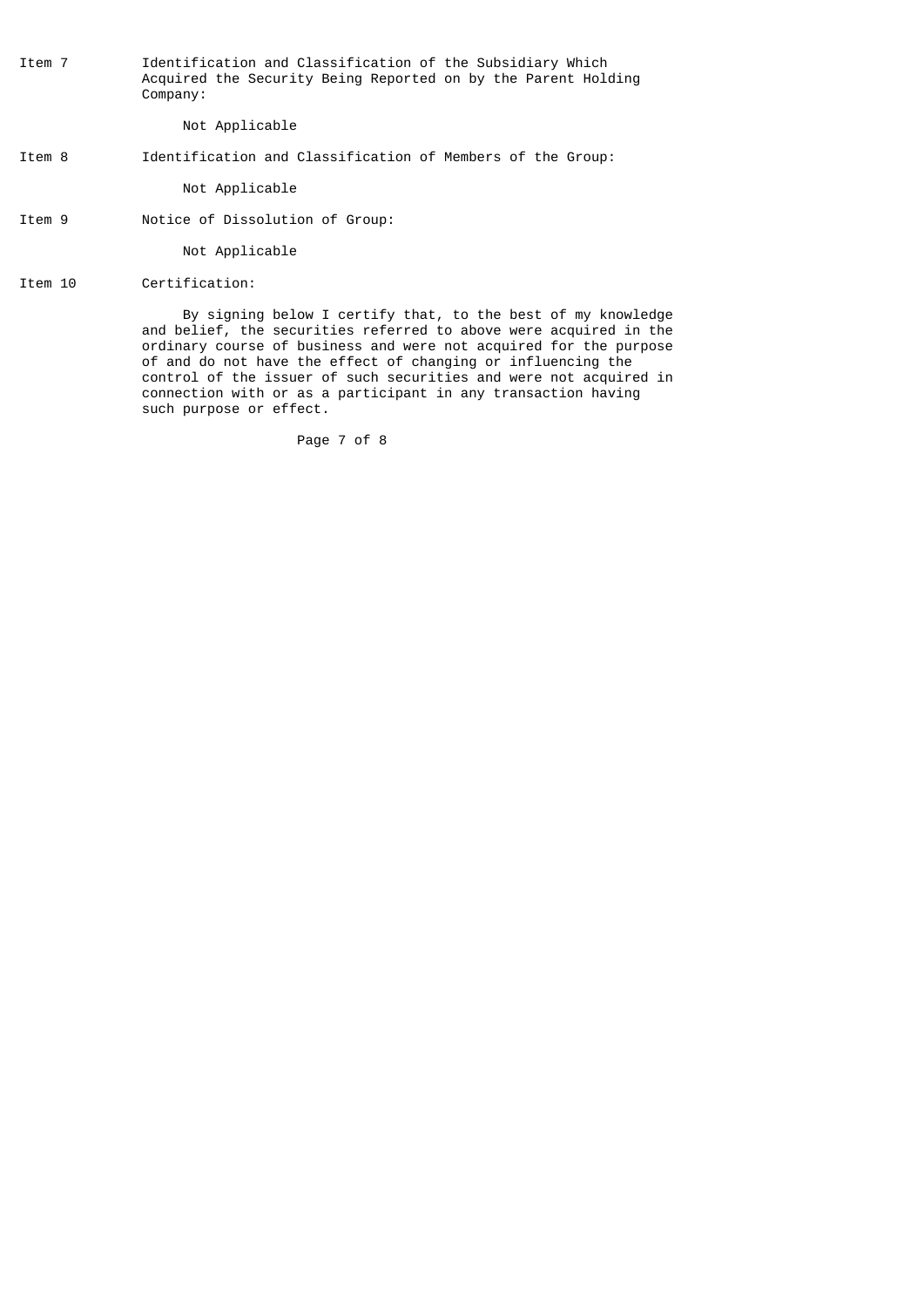#### Signature ---------

 After reasonable inquiry and to the best of my knowledge and belief, I certify that the information set forth in this statement is true, complete and correct.

Date: February 14, 1997

 The undersigned corporation, on the date above written, agrees and consents to the joint filing on its behalf of this Schedule 13G in connection with its beneficial ownership of the security reported herein.

> WANGER ASSET MANAGEMENT, LTD. for itself and as general partner of WANGER ASSET MANAGEMENT, L.P.

 By: /s/ Bruce H. Lauer ------------------------------------- Bruce H. Lauer Vice President

 The undersigned individual, on the date above written, agrees and consents to the joint filing on his behalf of this Schedule 13G in connection with his beneficial ownership of the security reported herein.

## RALPH WANGER

 /s/ Ralph Wanger ----------------------------------------

Page 8 of 8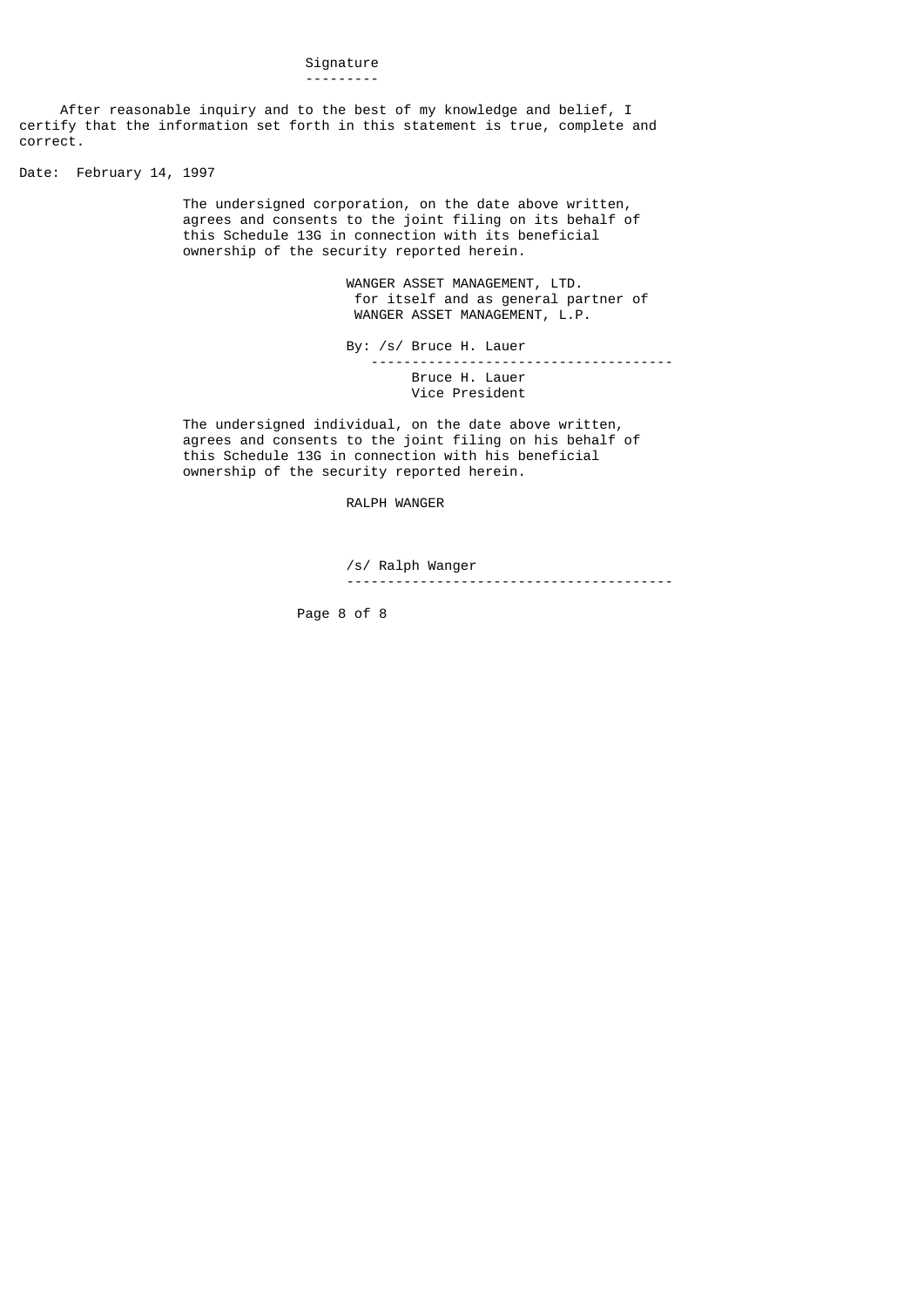OMB APPROVAL ------------------------------ OMBA Number: 3235-0145 Expires: October 31, 1994 Estimated average burden hours per response . . . 14.90 ------------------------------

------------------------------

 UNITED STATES SECURITIES AND EXCHANGE COMMISSION Washington, D.C. 20549

### SCHEDULE 13G

Under the Securities Exchange Act of 1934

 (Amendment No. )\* -----------

 Inhale Therapeutic Systems - --------------------------------------------------------------------------------

(Name of Issuer)

Common Stock, no par value

- -------------------------------------------------------------------------------- (Title of Class of Securities)

 45719110 --------------------------- (CUSIP Number)

Check the following box if a fee is being paid with this statement  $[x]$ . (A fee is not required only if the filing person: (1) has a previous statement on file reporting beneficial ownership of more than five percent of the class of securities described in Item 1; and (2) has filed no amendment subsequent thereto reporting beneficial ownership of five percent or less of such class.) (See Rule 13d-7.)

\*The remainder of this cover page shall be filled out for a reporting person's initial filing on this form with respect to the subject class of securities, and for any subsequent amendment containing information which would alter the disclosures provided in a prior cover page.

The information required in the remainder of this cover page shall not be deemed to be "filed" for the purpose of Section 18 of the Securities Exchange Act of 1934 ("Act") or otherwise subject to the liabilities of that section of the Act but shall be subject to all other provisions of the Act (however, see the Notes).

Page 1 of 8 pages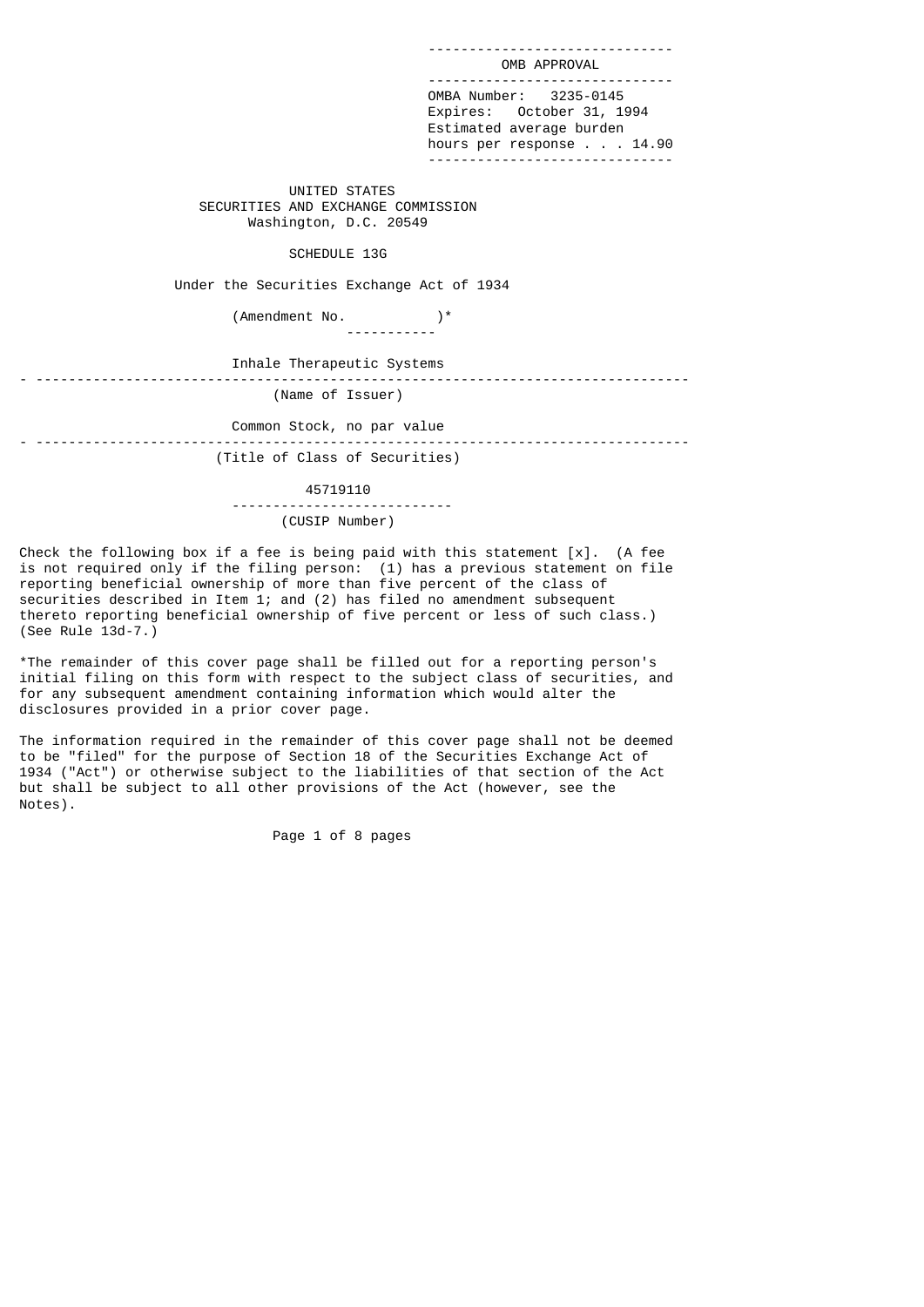| CUSIP NO. 45719110                                     |                                                | 13G                                                          | ---------------------<br>PAGE 2 OF 8 PAGES<br>. <u>.</u> .            |
|--------------------------------------------------------|------------------------------------------------|--------------------------------------------------------------|-----------------------------------------------------------------------|
| NAME OF REPORTING PERSON<br>1                          | Wanger Asset Management, L.P. 36-3820584       | S.S. or I.R.S. IDENTIFICATION NO. OF ABOVE PERSON            | -------------------------------------                                 |
| 2<br>Not Applicable<br>SEC USE ONLY<br>3               |                                                | CHECK THE APPROPRIATE BOX IF A MEMBER OF A GROUP*            | (a) $[-]$<br>(b) $\overline{L}$ ]                                     |
| 4<br>Delaware                                          | CITIZENSHIP OR PLACE OF ORGANIZATION           |                                                              |                                                                       |
| NUMBER OF<br><b>SHARES</b><br>BENEFICIALLY<br>OWNED BY | SOLE VOTING POWER<br>5<br>None<br>6<br>600,000 | SHARED VOTING POWER                                          |                                                                       |
| EACH<br>REPORTING<br><b>PERSON</b><br>WITH             | 7<br>None<br>8<br>600,000                      | SOLE DISPOSITIVE POWER<br>SHARED DISPOSITIVE POWER           |                                                                       |
| 9<br>600,000                                           |                                                | AGGREGATE AMOUNT BENEFICIALLY OWNED BY EACH REPORTING PERSON |                                                                       |
| 10<br>Not Applicable                                   |                                                |                                                              | CHECK BOX IF THE AGGREGATE AMOUNT IN ROW (9) EXCLUDES CERTAIN SHARES* |
| 11<br>5.92%                                            |                                                | PERCENT OF CLASS REPRESENTED BY AMOUNT IN ROW 9              |                                                                       |
| TYPE OF REPORTING PERSON*<br>12<br>IA                  |                                                |                                                              |                                                                       |
|                                                        |                                                | *SEE INSTRUCTION BEFORE FILLING OUT!                         |                                                                       |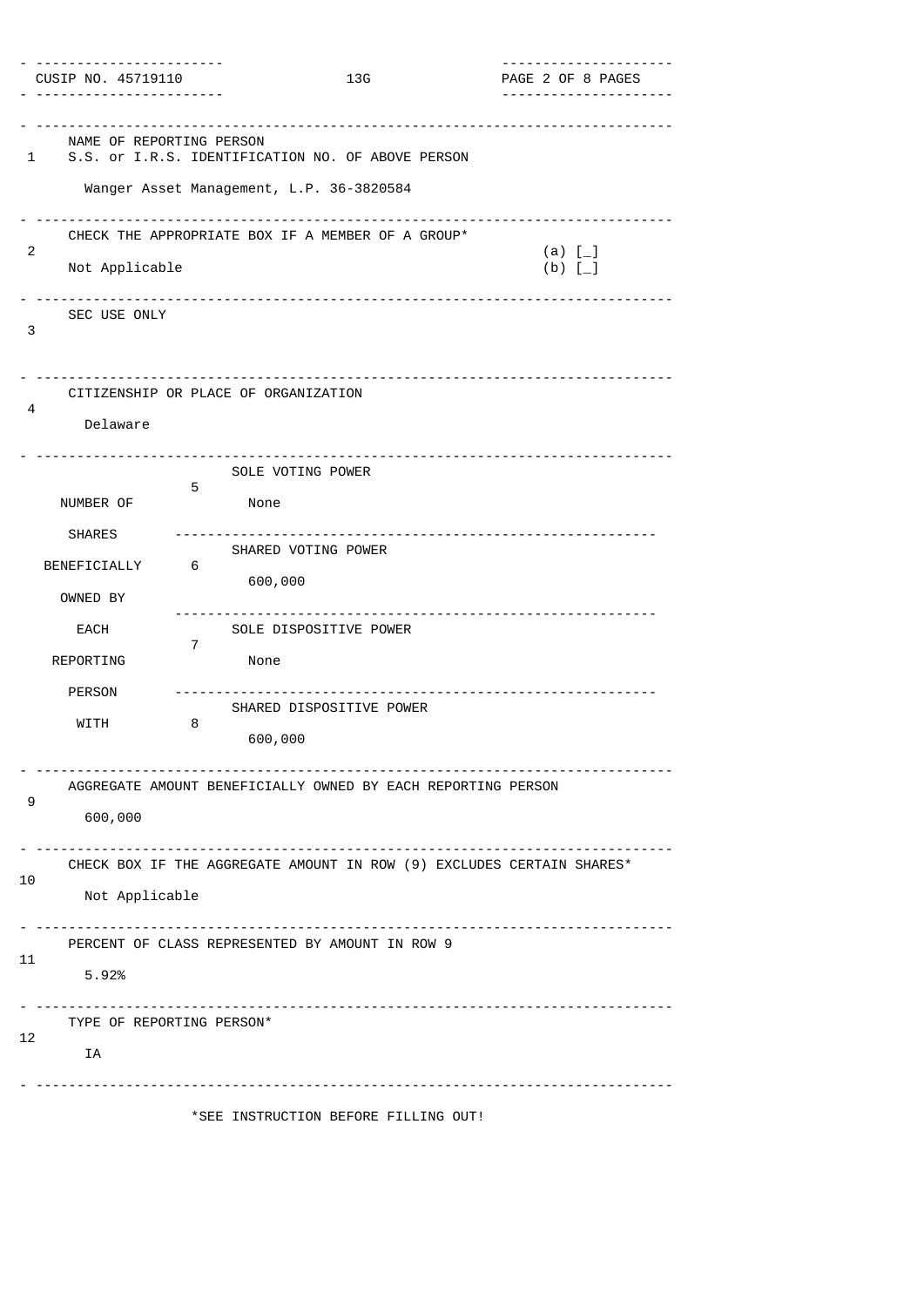| CUSIP NO. 45719110                        |                                                                                    | 13G | ---------------------<br>PAGE 3 OF 8 PAGES<br>. <u>.</u> . |
|-------------------------------------------|------------------------------------------------------------------------------------|-----|------------------------------------------------------------|
| NAME OF REPORTING PERSON<br>1             | S.S. or I.R.S. IDENTIFICATION NO. OF ABOVE PERSON<br>Wanger Asset Management, Ltd. |     |                                                            |
| 2<br>Not Applicable                       | CHECK THE APPROPRIATE BOX IF A MEMBER OF A GROUP*                                  |     | (a) $[-]$<br>(b) $\overline{L}$ ]                          |
| SEC USE ONLY<br>3                         |                                                                                    |     |                                                            |
| 4<br>Delaware                             | CITIZENSHIP OR PLACE OF ORGANIZATION                                               |     |                                                            |
| NUMBER OF                                 | SOLE VOTING POWER<br>5<br>None                                                     |     |                                                            |
| <b>SHARES</b><br>BENEFICIALLY<br>OWNED BY | SHARED VOTING POWER<br>6<br>600,000                                                |     |                                                            |
| EACH<br>REPORTING                         | SOLE DISPOSITIVE POWER<br>7<br>None                                                |     |                                                            |
| <b>PERSON</b><br>WITH                     | SHARED DISPOSITIVE POWER<br>8<br>600,000                                           |     |                                                            |
| 9<br>600,000                              | AGGREGATE AMOUNT BENEFICIALLY OWNED BY EACH REPORTING PERSON                       |     |                                                            |
| 10<br>Not Applicable                      | CHECK BOX IF THE AGGREGATE AMOUNT IN ROW (9) EXCLUDES CERTAIN SHARES*              |     |                                                            |
| 11<br>5.92%                               | PERCENT OF CLASS REPRESENTED BY AMOUNT IN ROW 9                                    |     |                                                            |
| TYPE OF REPORTING PERSON*<br>12<br>CO     |                                                                                    |     |                                                            |
|                                           | *SEE INSTRUCTION BEFORE FILLING OUT!                                               |     |                                                            |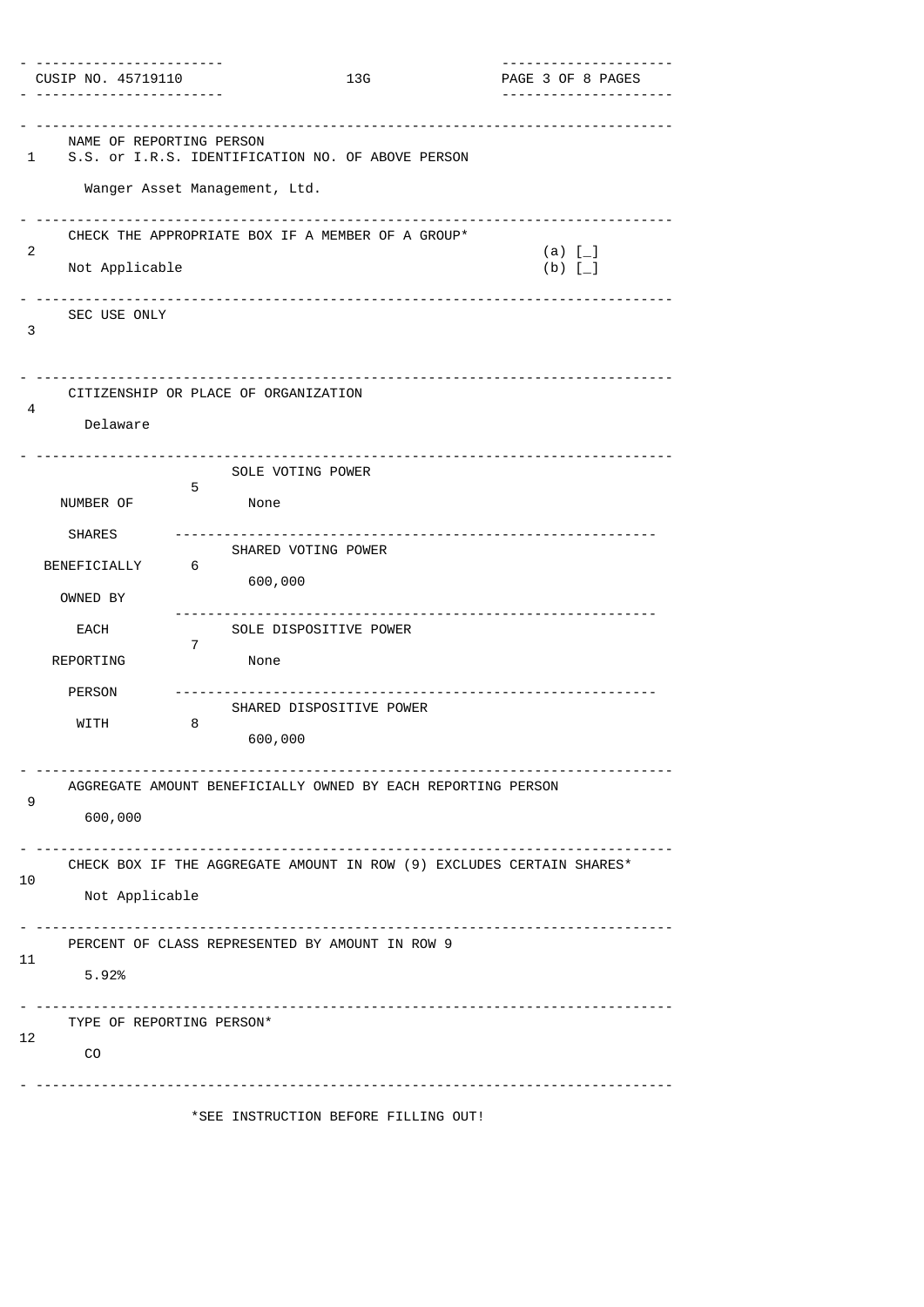| CUSIP NO. 45719110                            |                                                              | 13G | PAGE 4 OF 8 PAGES                                                     |
|-----------------------------------------------|--------------------------------------------------------------|-----|-----------------------------------------------------------------------|
| NAME OF REPORTING PERSON<br>1<br>Ralph Wanger | S.S. or I.R.S. IDENTIFICATION NO. OF ABOVE PERSON            |     |                                                                       |
| 2<br>Not Applicable                           | CHECK THE APPROPRIATE BOX IF A MEMBER OF A GROUP*            |     | (a) $[-]$<br>(b) $\bar{1}$                                            |
| SEC USE ONLY<br>3                             |                                                              |     |                                                                       |
| 4<br>U.S.A.                                   | CITIZENSHIP OR PLACE OF ORGANIZATION                         |     |                                                                       |
| NUMBER OF                                     | SOLE VOTING POWER<br>5<br>None                               |     |                                                                       |
| <b>SHARES</b><br>BENEFICIALLY<br>OWNED BY     | SHARED VOTING POWER<br>6<br>600,000                          |     | -----------------------------------                                   |
| EACH<br>REPORTING                             | SOLE DISPOSITIVE POWER<br>7<br>None                          |     |                                                                       |
| <b>PERSON</b><br>WITH                         | SHARED DISPOSITIVE POWER<br>8<br>600,000                     |     |                                                                       |
| 9<br>600,000                                  | AGGREGATE AMOUNT BENEFICIALLY OWNED BY EACH REPORTING PERSON |     |                                                                       |
| 10<br>Not Applicable                          |                                                              |     | CHECK BOX IF THE AGGREGATE AMOUNT IN ROW (9) EXCLUDES CERTAIN SHARES* |
| 11<br>5.92%                                   | PERCENT OF CLASS REPRESENTED BY AMOUNT IN ROW 9              |     |                                                                       |
| TYPE OF REPORTING PERSON*<br>12<br>ΙN         |                                                              |     |                                                                       |
|                                               | *SEE INSTRUCTION BEFORE FILLING OUT!                         |     |                                                                       |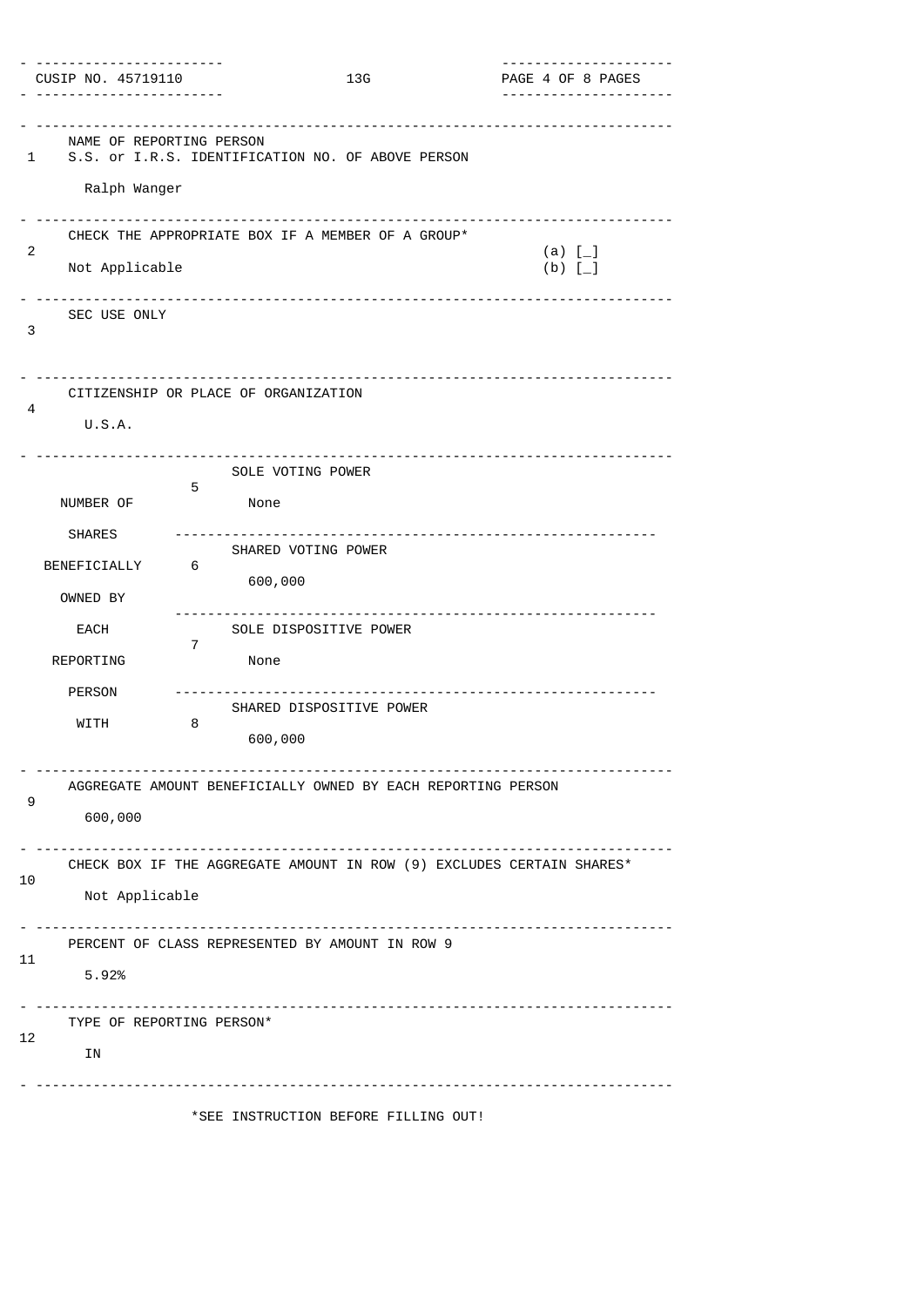- Item 1(a) Name of Issuer: Inhale Therapeutic Systems Item 1(b) Address of Issuer's Principal Executive Offices: 1001 E. Meadow Circle Palo Alto, CA 94303 Item 2(a) Name of Person Filing: Wanger Asset Management, L.P. ("WAM"); Wanger Asset Management Ltd., the general partner of WAM ("WAM LTD."); Ralph Wanger ("Wanger") Item 2(b) Address of Principal Business Office: WAM, WAM LTD. and Wanger are all located at: 227 West Monroe Street, Suite 3000 Chicago, Illinois 60606 Item 2(c) Citizenship: WAM is a Delaware limited partnership. WAM LTD. is a Delaware corporation. Wanger is a U.S. citizen. Item 2(d) Title of Class of Securities: Common Stock, no par value Item 2(e) CUSIP Number: 45719110
	- Item 3 Type of Person:

 (e) WAM is an Investment Adviser registered under section 203 of the Investment Advisers Act of 1940; WAM LTD. is the General Partner of the Investment Adviser; Wanger is the principal stockholder of the General Partner.

Page 5 of 8 pages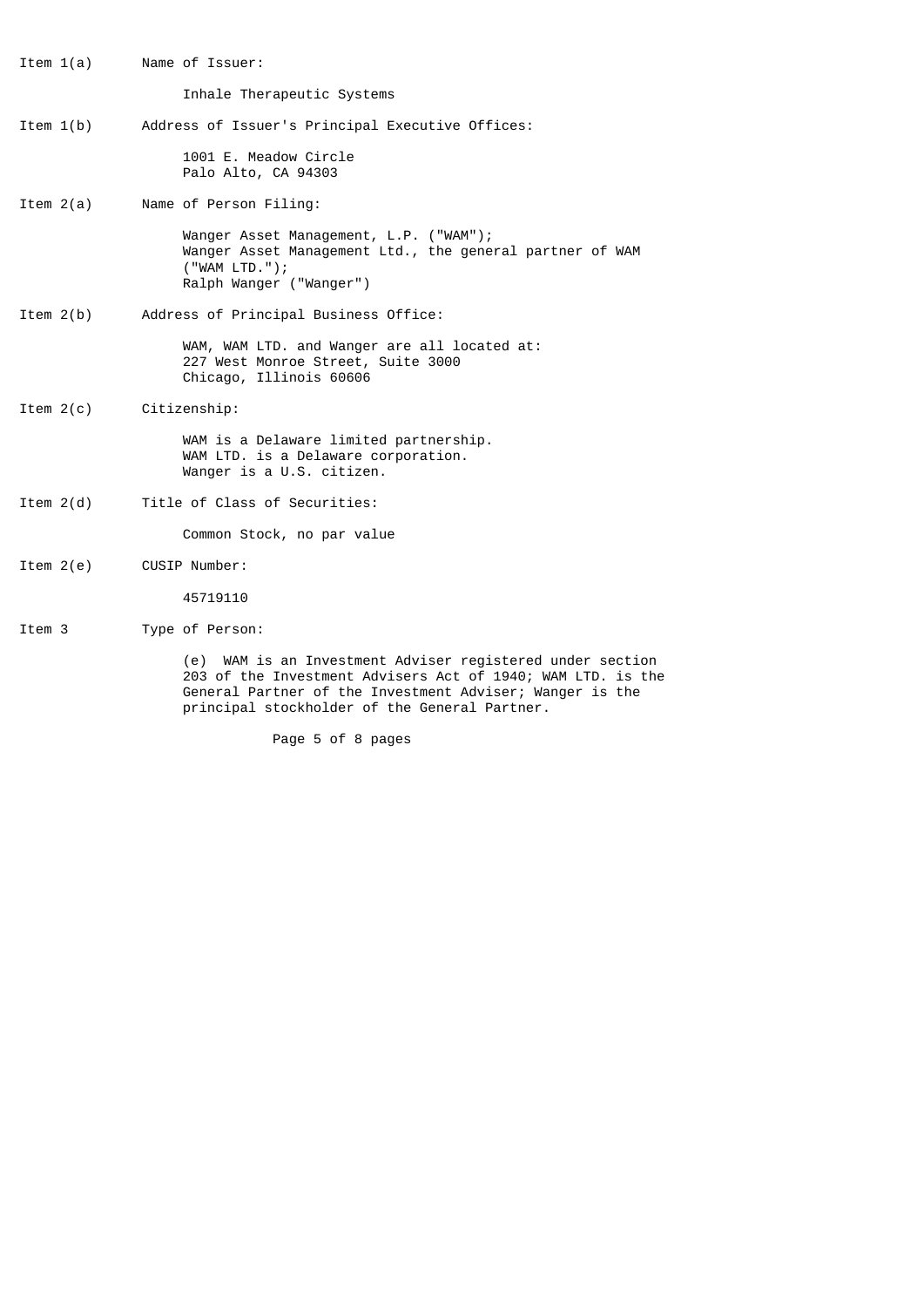the contract of the contract of the contract of the contract of the contract of the contract of the contract of

 (a) Amount owned "beneficially" within the meaning of rule 13d-3:

600,000 shares

(b) Percent of class:

 5.92% (based on 10,131,970 shares outstanding at 11/10/95)

- (c) Number of shares as to which such person has:
	- (i) sole power to vote or to direct the vote: none
	- (ii) shared power to vote or to direct the vote: 600,000
	- (iii) sole power to dispose or to direct the disposition of: none
	- (iv) shared power to dispose or to direct disposition of: 600,000

 WAM serves as investment adviser to Acorn Investment Trust, Series Designated Acorn Fund (the "Trust"). Various of WAM's limited partners and employees are also officers and trustees of the Trust, but WAM does not consider the Trust to be controlled by such persons. Although the Trust is not controlled by WAM, pursuant to rule 13d-3(a) the 450,000 shares beneficially owned by the Trust, with respect to which the Trust has delegated to WAM shared voting power and shared dispositive power, are considered to be shares beneficially owned by WAM by reason of such delegated powers. In addition to the shares beneficially owned by the Trust, other clients of WAM may own shares which are not included in the aggregate number of shares reported herein because WAM does not have or share voting or investment power over those shares.

- Item 5 Ownership of Five Percent or Less of a Class: Not Applicable
- Item 6 Ownership of More than Five Percent on Behalf of Another Person:

 The shares reported herein have been acquired on behalf of discretionary clients of WAM. Persons other than WAM are entitled to receive all dividends from, and proceeds from the sale of, those shares.

Page 6 of 8 pages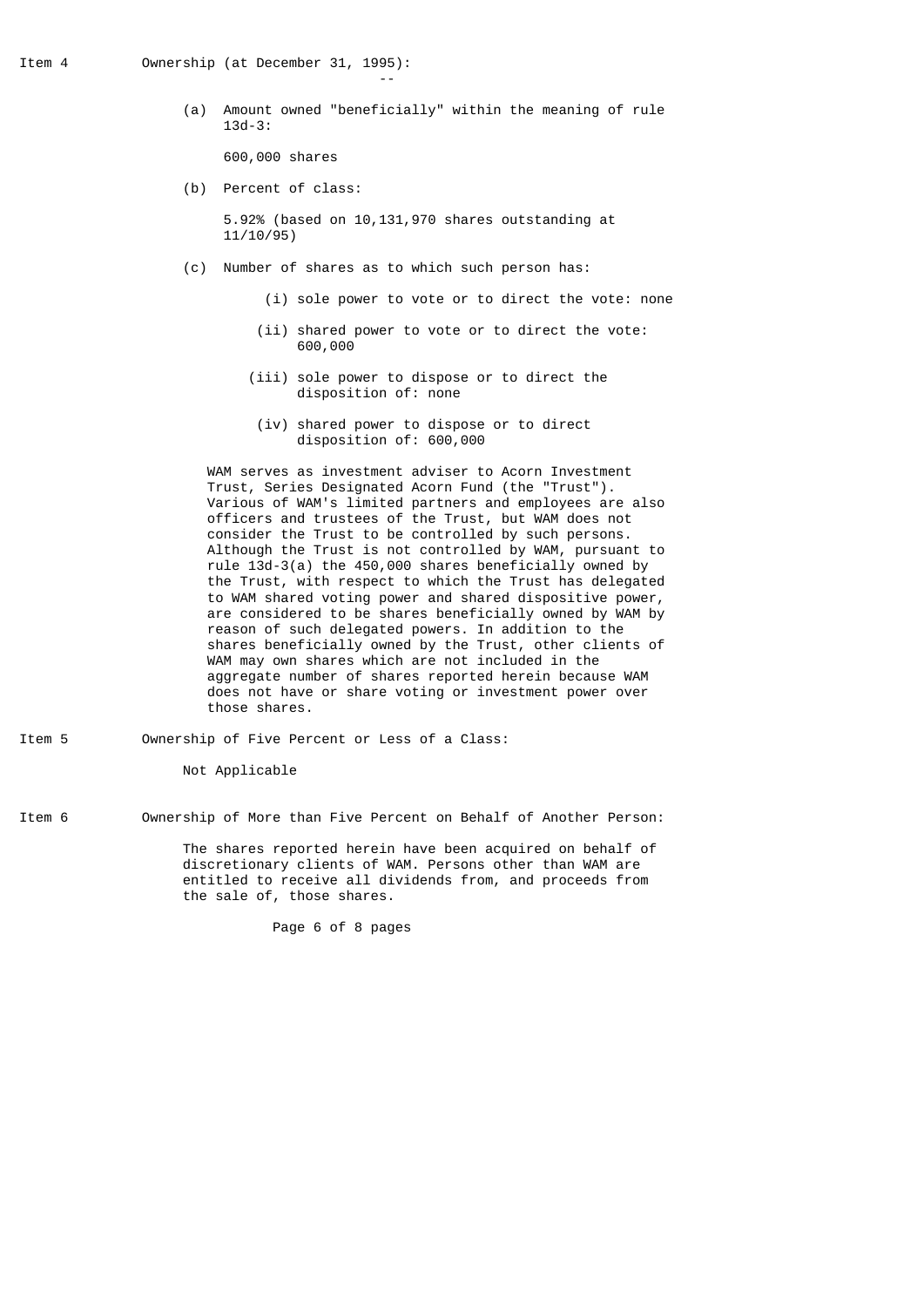Item 7 Identification and Classification of the Subsidiary Which Acquired the Security Being Reported on by the Parent Holding Company:

Not Applicable

### Item 8 Identification and Classification of Members of the Group:

Not Applicable

Item 9 Notice of Dissolution of Group:

Not Applicable

Item 10 Certification:

 By signing below I certify that, to the best of my knowledge and belief, the securities referred to above were acquired in the ordinary course of business and were not acquired for the purpose of and do not have the effect of changing or influencing the control of the issuer of such securities and were not acquired in connection with or as a participant in any transaction having such purpose or effect.

Page 7 of 8 pages